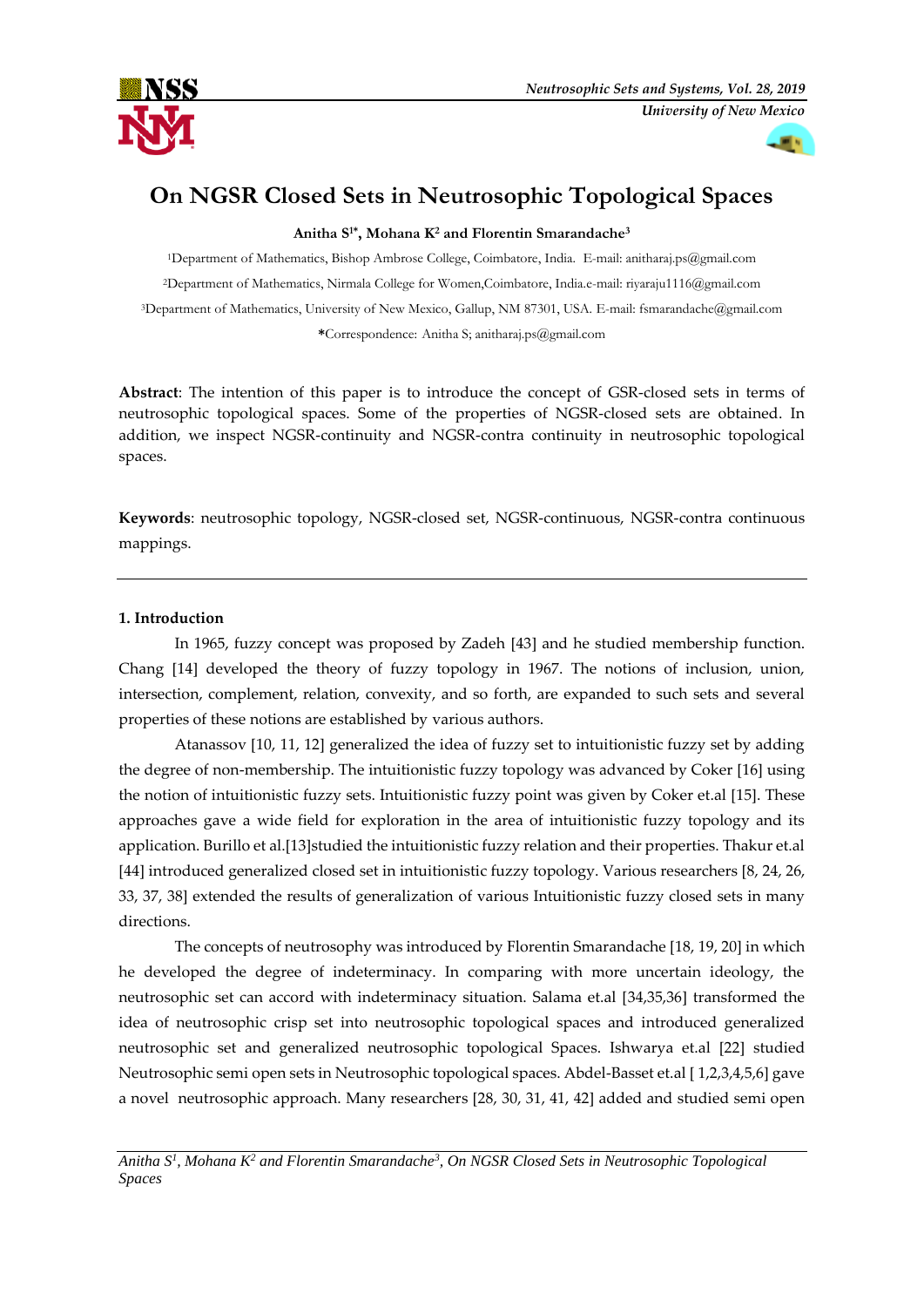sets,  $\alpha$  open sets, pre-open sets, semi alpha open sets etc., and developed several interesting properties and applications in Neutrosophic Topology. Several authors [7, 25, 27, 32, 39, 44] have contributed in topological spaces.

Mohana K et.al [29] introduced gsr -closed sets in soft topology in 2017. In this article we tend to provide the idea of NGSR-closed sets and NGSR-open sets. Also, we presented NGSR continuous and NGSR-contra continuous mappings.

# **2 Preliminaries**

**Definition 2.1.** [20] Let X be a non-empty fixed set. A neutrosophic set (NS) A is an object having the form A = { $(x, \mu_A(x), \sigma_A(x), \nu_A(x))$ :  $x \in X$ } where  $\mu_A(x), \sigma_A(x)$  and  $\nu_A(x)$  represent the degree of membership, degree of indeterminacy and the degree of nonmembership respectively of each element  $x \in X$  to the set A.

A Neutrosophic set A = { $(x, \mu_A(x), \sigma_A(x), \nu_A(x))$ :  $x \in X$ } can be identified as an ordered triple  $\langle \mu_A(x), \sigma_A(x), \nu_A(x) \rangle$  in ]<sup>-</sup>0, 1<sup>+</sup>[ on X.

**Definition 2.2.** [20] Let  $A = (\mu_A(x), \sigma_A(x), \nu_A(x))$  be a NS on X, then the complement C(A) may be defined as

1.  $C(A) = \{(x, 1 - \mu_A(x), 1 - \nu_A(x)) : x \in X\}$ 

2.  $C(A) = \{(x, v_A(x), \sigma_A(x), \mu_A(x)) : x \in X\}$ 

3.  $C(A) = \{(x, v_A(x), 1 - \sigma_A(x), \mu_A(x)) : x \in X\}$ 

Note that for any two neutrosophic sets A and B,

4.  $C(A \cup B) = C(A) \cap C(B)$ 

5.  $C(A \cap B) = C(A) \cup C(B)$ .

**Definition 2.3.** [20] For any two neutrosophic sets A = { $(x, \mu_A(x), \sigma_A(x), \nu_A(x))$ :  $x \in X$ } and B =  $\{\langle x,\mu_B(x),\sigma_B(x),v_B(x)\rangle: x\in X\}$  we may have

1.  $A \subseteq B \Leftrightarrow \mu_A(x) \le \mu_B(x), \sigma_A(x) \le \sigma_B(x)$  and  $v_A(x) \ge v_B(x) \forall x \in X$ 

2.  $A \subseteq B \Leftrightarrow \mu_A(x) \le \mu_B(x), \sigma_A(x) \ge \sigma_B(x)$  and  $v_A(x) \ge v_B(x) \forall x \in X$ 

3. A  $\cap$  B =  $\langle x, \mu_A(x) \land \mu_B(x), \sigma_A(x) \land \sigma_B(x) \rangle$  and  $\nu_A(x) \lor \nu_B(x)$ 

4. A  $\cap$  B =  $\langle x, \mu_A(x) \land \mu_B(x), \sigma_A(x) \lor \sigma_B(x) \rangle$  and  $v_A(x) \lor v_B(x)$ 

5. A  $\cup$  B =  $\langle x, \mu_A(x) \lor \mu_B(x), \sigma_A(x) \lor \sigma_B(x) \rangle$  and  $\nu_A(x) \land \nu_B(x)$ 

6. A  $\cup$  B =  $\langle x, \mu_A(x) \lor \mu_B(x), \sigma_A(x) \land \sigma_B(x) \rangle$  and  $v_A(x) \land v_B(x)$ 

**Definition 2.4.** [34] A neutrosophic topology (NT) on a non-empty set X is a family  $\tau$  of neutrosophic subsets in X satisfies the following axioms:

(NT<sub>1</sub>)  $0_N$ , 1<sub>N</sub> ∈ τ  $(NT_1) G_1 ∩ G_2 ∈ τ for any G_1, G_2 ∈ τ$  $(NT_1)$  ∪  $G_i$  ∈ τ  $\forall$ { $G_i$ : i ∈ J} ⊆ τ

**Definition 2.5.** [34] Let A be an NS in NTS X. Then

Nint(A) = ∪ {G : G is an NOS in X and G  $\subseteq$  A} is called a neutrosophic interior of A  $Ncl(A) = \bigcap \{K : K \text{ is an NCS in } X \text{ and } A \subseteq K\}$  is called a neutrosophic closure of A **Definition 2.6.** [18] A NS A of a NTS X is said to be

(1) a neutrosophic pre-open set (NPOS) if  $A \subseteq NInt(NCl(A))$  and a neutrosophic pre-closed(NPCS) if  $NCl(NInt(A)) \subseteq A$ .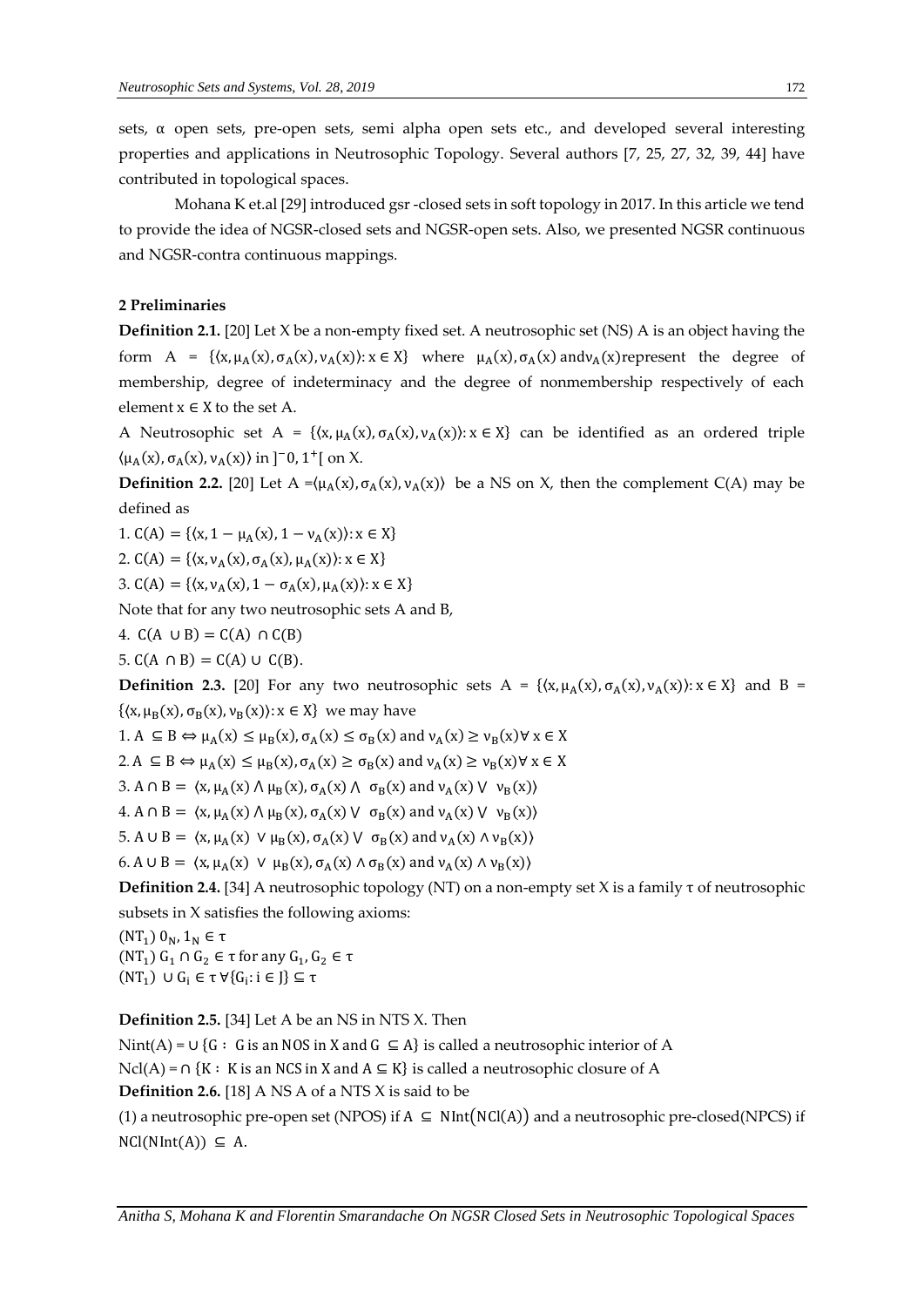(2) a neutrosophic semi-open set (NSOS) if  $A \subseteq NCI(NInt(A))$  and a neutrosophic semi-closed set (NSCS) if  $NInt(NCl(A)) \subseteq A$ .

(3) a neutrosophic  $\alpha$ -open set (N $\alpha$ OS) if A  $\subseteq$  NInt(NCl(NInt(A))) and a neutrosophic  $\alpha$ -closed set  $(N\alpha CS)$  if NCl(NInt(NCl(A)))  $\subseteq$  A.

(4) a neutrosophic regular open set (NROS) if  $A = Nint(NcI(A))$  and a neutrosophic regular closed set (NRCS) if  $Ncl(Nint(A)) = A$ .

**Definition 2.7.** [22] Consider a NS A in a NTS (X, τ).Then the neutrosophic semi interior and the neutrosophic

semi closure are defined as

Nsint(A) = ∪{G: G is a N Semi open set in X and G  $\subseteq$  A}

Nscl(A) = ∩ {K: K is a N Semi closed set in X and A  $\subseteq$  K }

**Definition 2.8.** [38] A subset A of a neutrosophic topological space  $(X, τ)$  is called a neutrosophic  $α$ generalized closed (Nαg-closed) set if Nαcl(A)  $\subseteq$  U whenever A  $\subseteq$  U and U is neutrosophic α-open in  $(X, \tau)$ .

# **3. NGSR closed sets**

**Definition 3.1.** A NS A in a NTS X is stated to be a neutrosophic gsr closed set (NGSR-Closed set) if Nscl (A) ⊆ U for every  $A ⊆ U$  and U is a NROS (Neutrosophic Regular Open set) in X.

The complement C(A) of a NGSR-closed set A is a NGSR-open set in X.

**Example 3.2.** Let  $X = \{a, b\}$  and  $\tau = \{0_1, G, 1_N\}$  be NT in which  $G_1$  (x, (0.4, 0.1), (0.3,0.2), (0.5, 0.5)) and  $G_2 = \langle x, (0.4, 0.4), (0.4, 0.3), (0.5, 0.4) \rangle$ . Here  $A = \langle x, (0.4, 0.4), (0.3, 0.2), (0.4, 0.5) \rangle$  is an NGSR-closed set.

**Theorem 3.3.** Each NCS is a NGSR-closed set in X.

Proof. Let  $A \subseteq U$  wherein U is a NROS in X. Let A be an NCS in X.

We got  $Nscl(A) \subseteq Ncl(A) \subseteq U$ . Consequently A is a NGSR-closed set in X.

**Example 3.4.** Let X = {a, b} and  $\tau$  = {0<sub>1</sub>, G, 1<sub>N</sub>} be an NT having G<sub>1</sub> = (x, (0.4, 0.1), (0.3, 0.2), (0.5, 0.5)) and  $G_2 = \langle x, (0.4, 0.4), (0.4, 0.3), (0.5, 0.4) \rangle$ . Here  $A = \langle x, (0.4, 0.4), (0.3, 0.2), (0.4, 0.5) \rangle$  is an NGSRclosed set, however not NCS.

**Theorem 3.5.** Each  $N\alpha$  – closed set is a NGSR-closed set in X.

Proof. Let A ⊆ U inwhich U is a NROS in X. Let A be an  $N\alpha$  – closed set in X.

Now  $Nscl(A) \subseteq N \subseteq cl(A) \subseteq U$ . Consequently A is a NGSR-closed set in X.

**Example 3.6.** Let  $X = \{a, b\}$  and  $\tau = \{0_1, G, 1_N\}$  be an NT in which

 $G_1 = \langle x, (0.6, 0.2), (0.1, 0.5), (0.5, 0.4) \rangle$  and  $G_2 = \langle x, (0.5, 0.3), (0.3, 0.2), (0.6, 0.4) \rangle$ 

Here A =  $(x, (0.6, 0.3), (0.1, 0.6), (0.5, 0.4)$   $\rangle$  is an NGSR-closed set, but not N $\alpha$ -closed set as

$$
Ncl(Nint(Ncl(A))) = C(A) \nsubseteq A.
$$

**Theorem 3.7.** Each Nsemi-closed set is a NGSR-closed set in X.

Proof. Suppose A is an Nsemi-closed set and  $A \subseteq U$  wherein U is a NROS in X. Now  $(A) = A \cup$  $Nint(Ncl(A)) \subseteq A \cup A = A$ . Therefore A is a NGSR-closed set in X.

**Example 3.8.** Let  $X = \{a, b\}$  and  $\tau = \{0_1, G, 1_N\}$  be an NT in which

 $G_1 = \langle x, (0.4, 0.5), (0.3, 0.2), (0.5, 0.5) \rangle$  and  $G_2 = \langle x, (0.4, 0.4), (0.4, 0.3), (0.5, 0.4) \rangle$ 

Then  $A = \langle x, (0.4, 0.4), (0.3, 0.2), (0.4, 0.5) \rangle$  is an NGSR-closed set, however not Nsemi-closed set as  $Nint(Ncl(A)) = G_1 \nsubseteq A$ .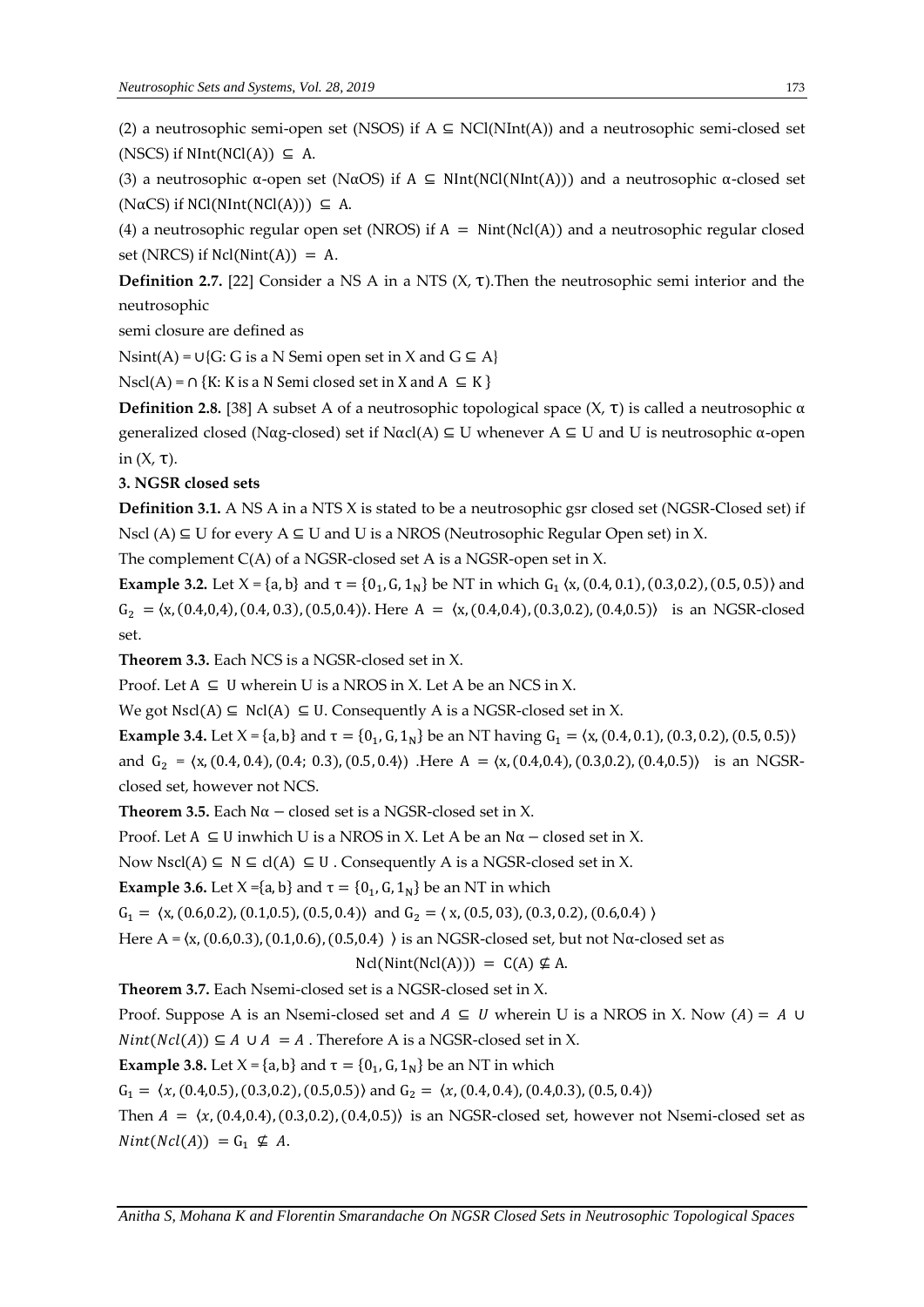**Theorem 3.9**. Each  $N \alpha G - closed$  set is a NGSR-closed set in X.

Proof. Let  $A \subseteq U$  where U is a NROS in X. Let A be an  $N \alpha G - closed$  set in X. Now  $N \text{ } sl(A) \subseteq$  $N\alpha c l(A) \subseteq U$ . Therefore A is a NGSR-closed set in X.

**Example 3.10.** Let  $X = \{a, b\}$  and  $\tau = \{0_1, G, 1_N\}$  be an NT where

 $G_1 = \langle x, (0.6, 0.2), (0.1, 0.5), (0.5, 0.4) \rangle$  and  $G_2 = \langle x, (0.5, 0.3), (0.3, 0.2), (0.6, 0.4) \rangle$ 

Then  $A = \langle x, (0.6, 0.3), (0.1, 0.6), (0.5, 0.4) \rangle$  is an NGSR-closed set but not NαG-closed set.

**Remark 3.11.** The counter examples shows that NGSR-closed set is independent of NPCS.

**Example 3.12.** Let  $X = \{a, b\}$  and  $\tau = \{0_1, G, 1_N\}$  be an NT where  $G_1 = \langle x, (0.6, 0.2), (0.1, 0.5), (0.5, 0.4) \rangle$  and  $G_2 = \langle x, (0.5, 0.3, 0.2), (0.5, 0.4) \rangle$ Here  $A = \langle x, (0.6, 0.3), (0.1, 0.6), (0.5, 0.4) \rangle$  be an NGSR-closed set, but not NPCS as Ncl(Nint(A)) = C(B) ⊈ A .

**Example 3.13.** Let  $X = \{a, b\}$  and  $\tau = \{0_1, G, 1_N\}$  be an NT where  $G_1 = \langle x, (0.5, 0.4), (0.3, 0.2), (0.5, 0.6), (0.2, 0.7), (0.4, 0.3), (0.2, 0.3) \rangle$  and  $G_3 = \langle x, (0:2; 0:1), (0:3; 0:2), (0:8; 0:9) \rangle$ Then  $A = \langle x, (0.5, 0.3), (0.3, 0.2), (0.5, 0.7) \rangle$  is an NPCS, but not NGSR-closed set.

**Theorem 3.14.** Consider a NTS  $(X, \tau)$ . Then for each A  $\in$  NGSR-closed set and for each B  $\in$  NS in X,  $A \subseteq B \subseteq Nscl(A)$  implies  $B \in NGSR$ -closed in  $(X, \tau)$ .

Proof. Assume that  $B \subseteq U$  and U is a NROS in  $(X, \tau)$  which shows that  $A \subseteq B, A \subseteq U$ . Via speculation,  $B \subseteq Nscl(A)$ . Consequently  $Nscl(B) \subseteq Nscl(Nscl(A)) = Nscl(A) \subseteq U$ , given that A is an NGSR-closed set in  $(X, τ)$ . As a result  $B ∈ NGSR$ -closed in  $(X, τ)$ .

**Theorem 3.15.** Consider a NROS A and a NGSR-closed set in  $(X, \tau)$ , then A is a NSemi-closed set in  $(X, \tau)$ .

Proof. Due to the fact  $A \subseteq A$  and A is a NROS in  $(X, \tau)$ , Via speculation, Nscl(A)  $\subseteq A$ . However A ⊆ Nscl(A). Therefore Nscl(A) = A. Consequently A is a Nsemi-closed set in  $(X, τ)$ .

**Theorem 3.16**. Let  $(X, \tau)$  be a NTS. Then for each A  $\in$  NGSR-open X and for every B  $\in$  NS(X), Nsint  $(A) ⊆ B ⊆ A$  implies  $B ∈ NGSR$ -open set in X.

Proof. Let A be any NGSR-open set of X and B be any NS of X. By means of speculation Nsint  $\subseteq$  B  $\subseteq$ A. Then C(A) is a NGSR-closed in X and C(A)  $\subseteq$  C(B)  $\subseteq$ Nscl(C(A)). By using Theorem 3.5, C(B) is a NGSRclosed in  $(X, \tau)$ . Thus B is a NGSR-Open in  $(X, \tau)$ . Hence B  $\in$  NGSR-open in X.

**Theorem 3.17.** A NS A is a NGSR-open in  $(X, \tau)$  if and only if F \_ Nsint(A) everytime F is a NRCS in  $(X, \tau)$  and  $F \subseteq A$ .

Proof. **Necessity:** Assume that A is a NGSR-open in  $(X, \tau)$  and F is a NRCS in  $(X, \tau)$  such that  $F \subseteq A$ . Then C(F) is a NROS and C(A)  $\subseteq$  C(F). Via speculation C(A) is a NGSR-closed set in  $(X, \tau)$ , we've  $N\text{scl}(C(A)) \subseteq C(F)$ . Therefore  $F \subseteq N\text{sint}(A)$ .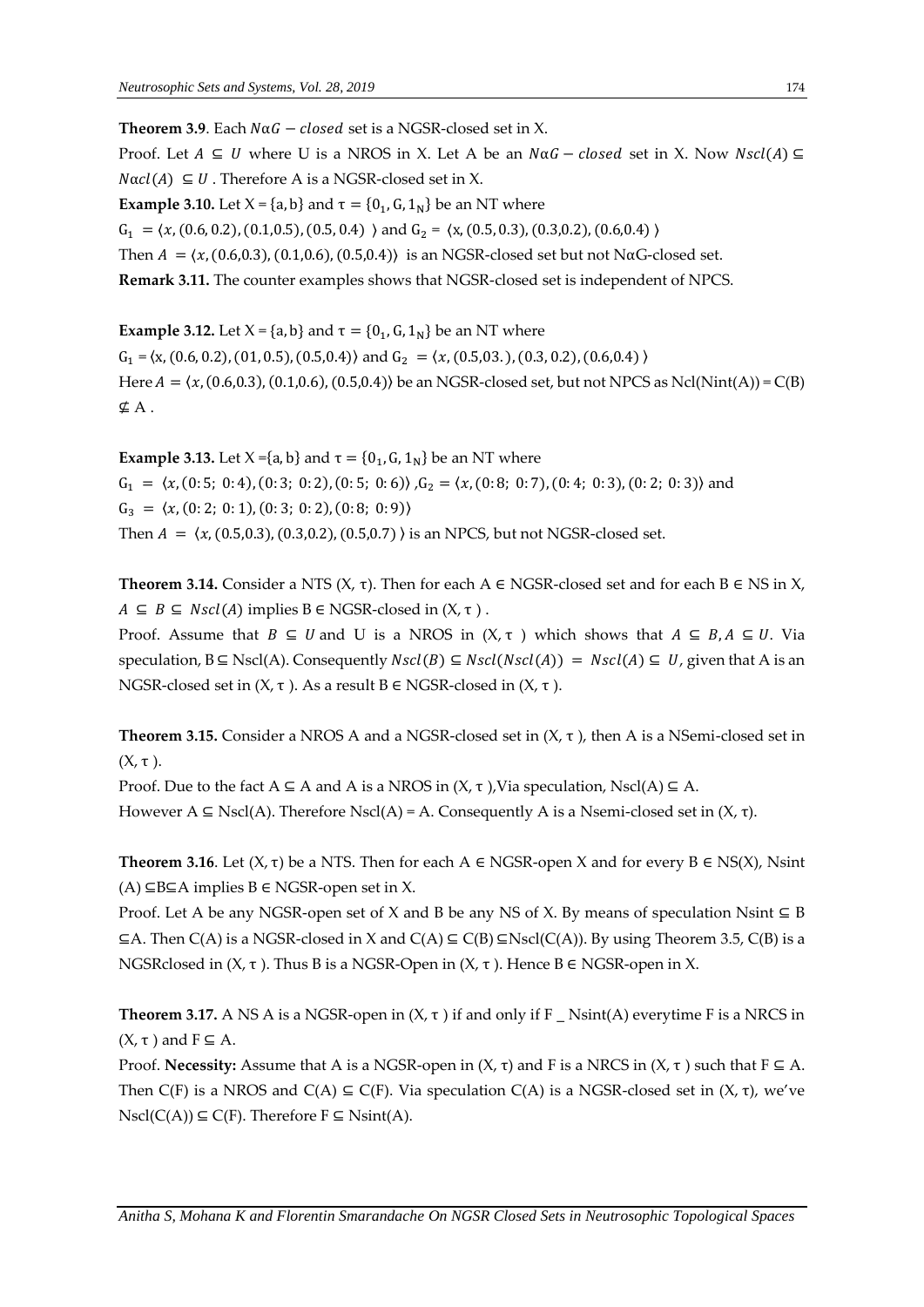**Sufficiency:** Let U be a NROS in  $(X, \tau)$  such that  $C(A) \subseteq U$ . By hypothesis,  $C(U) \subseteq N\text{sint}(A)$ . Consequently Nscl(C(A))  $\subseteq$  U and C(A) is an NGSR-closed set in (X, τ). Thus A is a NGSR-open set in (X, τ).

**Theorem 3.18.** A is Nsemi-closed if it is both Nsemi-open and NGSR-closed.

Proof. Considering A is each Nsemi-open and NGSR-closed set in X, then Nscl(A) ⊆ A. We additionally have A  $\subseteq$ Nscl(A). Accordingly, Nscl(A) = A. Therefore, A is an Nsemi-closed set in X.

# **4 On NGSR-Continuity and NGSR-Contra Continuity**

**Definition 4.1.** Let f be a mapping from a neutrosophic topological space  $(X, \tau)$  to a neutrosophic topological space  $(Y, \sigma)$ . Then f is referred to as a neutrosophic gsr-continuous(NGSR-continuous) mapping if  $f^{-1}(B)$  is a NGSR-open set in X, for each neutrosophic-open set B in Y .

**Theorem 4.2.** Consider a mapping  $f : (X, \tau) \rightarrow (Y, \sigma)$ . Then (1) and (2) are equal.

(1) f is NGSR-continuous

(2) The inverse image of each N-closed set B in Y is NGSR-closed set in X.

Proof. This can be proved with the aid of using the complement and Definition 4.1.

**Theorem 4.3.** Consider an NGSR-continuous mapping  $f : (X, \tau) \rightarrow (Y, \sigma)$  then the subsequent assertions hold:

(1) for all neutrosophic sets A in X,  $f(NGSRNcl(A)) \subseteq Ncl(f(A))$ 

(2) for all neutrosophic sets B in Y, *NGSRNcl*  $(f^{-1}(B)) \subseteq f^{-1}(Ncl(B)).$ 

Proof. (1) Let Ncl(f(A)) be a neutrosophic closed set in Y and f be NGSR-continuous, then it follows that  $f^{-1}$  (Ncl(f(A))) is NGSR-closed in X. In view that  $A \subseteq f^{-1}(Ncl(f(A))), NGSRcl(A) \subseteq$  $f^{-1}(Ncl(f(A)))$ . Hence,  $f(NGSRNcl(A))$  ⊆  $Ncl(f(A))$ . (2) We get  $f(NGSRel(f^{-1}(B)))$  ⊆  $Ncl(f^{-1}(B)))$  ⊆  $Ncl(B)$ .

Hence,  $NGSRcl(f^{-1}(B)) \subseteq f^{-1}(Ncl(B))$  by way of changing A with B in (1).

**Definition 4.4.** Let f be a mapping from a neutrosophic topological space  $(X, \tau)$  to a neutrosophic topological space  $(Y, \sigma)$ . Then f is known as neutrosophic gsr-contra continuous(NGSR-contra continuous) mapping if  $f^{-1}$  (B) is a NGSR-closed set in X for each neutrosophic-open set B in Y.

**Theorem 4.5.** Consider a mapping  $f : (X, \tau) \to (Y, \sigma)$ . Then the subsequent assertions are equivalent:

(1) f is a NGSR-contra continuous mapping

(2)  $f^{-1}$  (B) is an NGSR-closed set in X, for each NOS B in Y.

Proof. (1)  $\Rightarrow$  (2) Assume that f is NGSR-contra continuous mapping and B is NOS in Y. Then Bc is an NCS in Y. It follows that,  $f^{-1}(B^c)$  is an NGSR-open set in X. For this reason,  $f^{-1}$  (B) is an NGSRclosed set in X.

(2)  $\Rightarrow$  (1) The converse is similar.

**Theorem 4.6.** Consider a bijective mapping  $f : (X, \tau) \rightarrow (Y, \sigma)$ . from an

*Anitha S, Mohana K and Florentin Smarandache On NGSR Closed Sets in Neutrosophic Topological Spaces*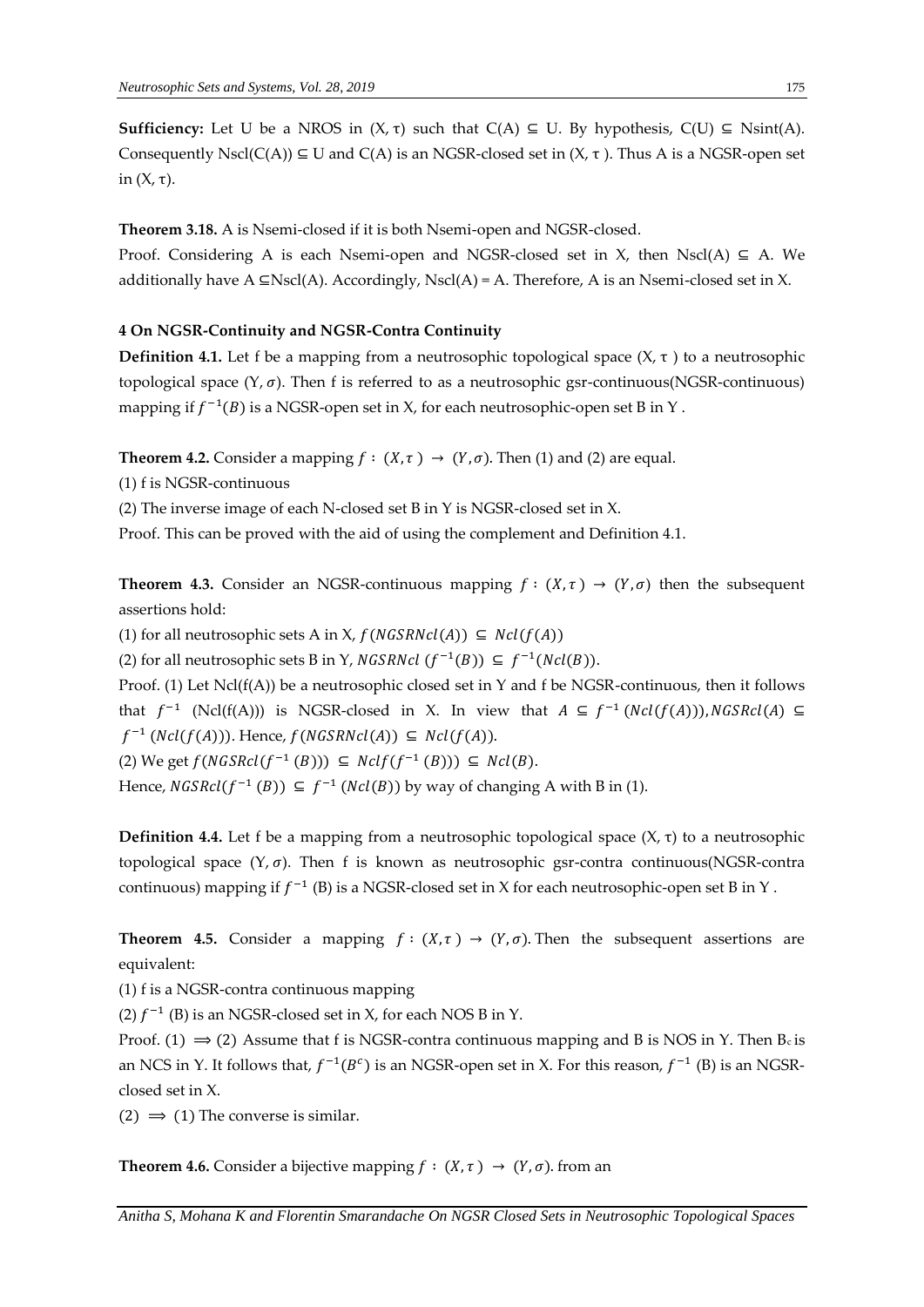NTS(X,  $\tau$ )into an NTS(Y,  $\sigma$ ).If  $Ncl(f(A)) \subseteq f(NGSRint(A))$ , for each NS B in X, then the mapping f is NGSR-contra continuous.

Proof. Consider a NCS B in Y. Then  $Ncl(B) = B$  and f is onto, by way of assumption,  $f(NGSRint(f^{-1}(B))) \subseteq Ncl(f(f^{-1}(B))) = Ncl(B) = B.$  Consequently,  $f^{-1}(f(NGSRint(f^{-1}(B)))) \subseteq f^{-1}(B)$ . Additionally due to the fact that f is an into mapping, we have *NGSRint*(*f*<sup>-1</sup>(*B*)) = *f*<sup>-1</sup>(*f*(*NGSRint*(*f*<sup>-1</sup>(*B*)))) ⊆ *f*<sup>-1</sup>(*B*).Consequently, NGSRint(*f*<sup>-1</sup>(*B*)) =  $f^{-1}(B)$ , so f®1(B) is an NGSR-open set in X. Hence, f is a NGSR-contra continuous mapping.

### **5. Conclusion and Future work**

Neutrosophic topological space concept is used to deal with vagueness. This paper introduced NGSR closed set and some of its properties were discussed and derived some contradicting examples. This idea can be developed and extended in the real life applications such as in medical field and so on.

### **6. Acknowledgments**

We are thankful to the referees for their valuable suggestions to improve the paper.

#### **References**

- 1. M.Abdel-Basset, R.Mohamed, A.E.N.H.Zaied, & F. Smarandache, (2019). A Hybrid Plithogenic Decision-Making Approach with Quality Function Deployment for Selecting Supply Chain Sustainability Metrics. Symmetry, 11(7), 903.
- 2. M.Abdel-Basset, N.A. Nabeeh, H.A. El-Ghareeb, & A. Aboelfetouh, (2019). Utilising neutrosophic theory to solve transition difficulties of IoT-based enterprises. Enterprise Information Systems, 1-21.
- 3. M. Abdel-Baset, V.Chang, & A.Gamal, (2019). Evaluation of the green supply chain management practices: A novel neutrosophic approach. Computers in Industry, 108, 210-220.
- 4. M.Abdel-Basset, M.Saleh, A.Gamal, & F.Smarandache, (2019). An approach of TOPSIS technique for developing supplier selection with group decision making under type-2 neutrosophic number. Applied Soft Computing, 77, 438-452.
- 5. M.Abdel-Baset, V.Chang, A.Gamal, & F.Smarandache, (2019). An integrated neutrosophic ANP and VIKOR method for achieving sustainable supplier selection: A case study in importing field. Computers in Industry, 106, 94-110.
- 6. M.Abdel-Basset, G.Manogaran, A.Gamal, & F.Smarandache, (2019). A group decision making framework based on neutrosophic TOPSIS approach for smart medical device selection. Journal of medical systems, 43(2), 38
- 7. Ahmad Al-Omari.( 2007). Regular Generalized ω-Closed Sets, International Journal of Mathematics and Mathematical Sciences,
- 8. Athar Kharal (2014).A Study of Frontier and Semifrontier in Intuitionistic Fuzzy Topological Spaces", The Scientific World Journal. 1-11.
- 9. I.Arokiarani, R.Dhavaseelan, S.Jafari , M.Parimala , (2017). On some new notions and functions in neutrosophic topological spaces. Neutrosophic Sets Syst.16, 1619.
- 10. K.Atanassov,Intuitionistic fuzzy sets ,( 1986). Fuzzy Sets Syst., 20, 8796.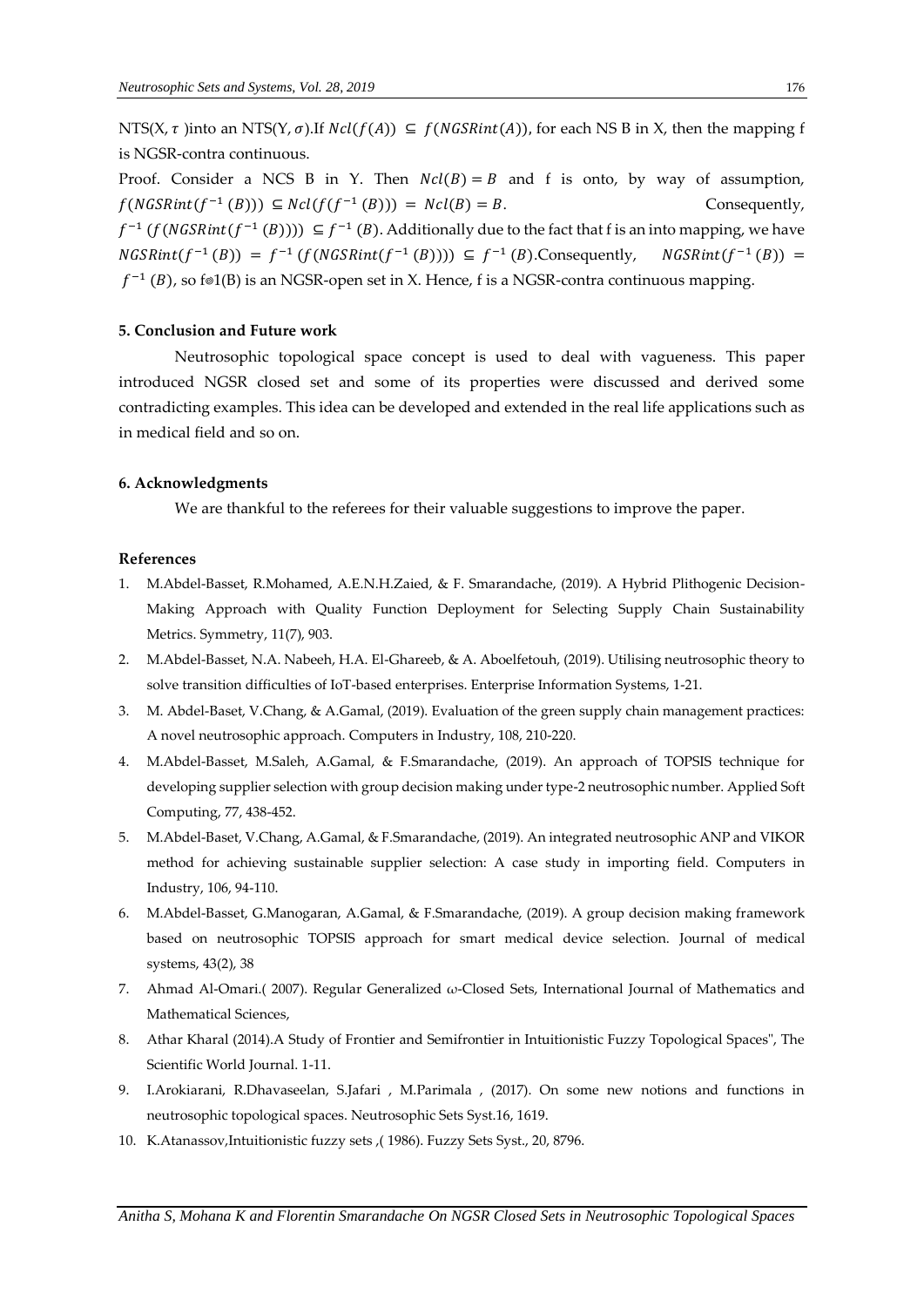- 11. K.Atanassov,( 1988). Review and New Results on Intuitionistic Fuzzy Sets, Preprint IM-MFAIS-Mathematical Foundations of Artificial Intelligence Seminar: Sofia, Bulgaria, 1-88.
- 12. K.Atanassov and Stoeva, (1983). Intuitionistic fuzzy sets , Polish Symp on interval and fuzzy Math., Poznan, 23-26.
- 13. P.Burillo, H.Bustince, and C.Arrosad, ,(1995). Intuitionistic fuzzy relations. (Part I), Mathw. Soft Comput., 2, 538.
- 14. C.L Chang,. (1995) Fuzzy topological spaces, x. J.Math. Anal. Appl, 24, 182-190.
- 15. D.Coker, M.Demirci,(1995). On intuitionistic fuzzy points, Notes IFS, 1,2, pp. 79-84.
- 16. D.Coker, (1997). An introduction to intuitionistic fuzzy topological spaces. Fuzzy Sets Syst., 88, 8189.
- 17. Eom, Yeon Seok, and Seok Jong Lee. (2013). Intuitionistic Fuzzy δ-continuous Functions, International Journal of Fuzzy Logic and Intelligent Systems, ,13(4). 336-344.
- 18. Florentin Smarandache, (1999). A Unifying Field in Logics: Neutrosophic Logic. Neutrosophy, Neutrosophic Set, Neutrosophic Probability; American Research Press: Rehoboth, NM, USA.
- 19. Florentin Smarandache , (2002).Neutrosophy and Neutrosophic Logic, First International Conference on Neutrosophy, Neutrosophic Logic, Set, Probability, and Statistics University of New Mexico, Gallup, NM 87301, USA.
- 20. Florentin Smarandache, (2010).Neutrosophic set- a generalization of Intuitionistic fuzzy set, Jour. of Defense Resources Management, , 107-116.
- 21. Gupta, Ankit, and Ratna Dev Sarma. (2016). A uniform approach to normality for topological spaces, Applied General Topology, 17(1), 7-16.
- 22. P.Ishwarya and K.Bageerathi, (2016).On Neutrosophic semiopen sets in Neutrosophic topological spaces, International Jour. of Math. Trends and Tech., 214-223.
- 23. D.Jayanthi, (2018). α Generalized Closed Sets in Neutrosophic Topological Spaces, International Journal of Mathematics Trends and Technology (IJMTT)- Special Issue ICRMIT March .
- 24. M.Jeyaraman, A.Yuvarani and O.Ravi, (2013). Intuitionistic fuzzy α generalized semi continuous and irresolute mappings, International Journal of Analysis and Applications, 3(2),93-103.
- 25. Jin Han Park. (2006).Strongly θ-b-continuous functions, Acta Mathematica Hungarica. 10(4):347-359.
- 26. Joung Kon Jeon, Young Bae Jun, and Jin Han Park, (2005).Intuitionistic fuzzy alpha continuity and intuitionistic fuzzy pre continuity, International Journal of Mathematics and Mathematical Sciences, 19, 3091- 3101.
- 27. Khalid Y. Al-Zoubi. (2005). On generalized  $\omega$ -closed sets, International Journal of Mathematics and Mathematical Sciences. (13), 2011-2021.
- 28. Mani Parimala, Florentin Smarandache, Saeid Jafari, Ramalingam Udhayakumar (2018). On Neutrosophic αψ- Closed Sets, Information. *9*(5), 103.
- 29. K.Mohana , S.Anitha, V.Radhika , (2017). On Soft gsr-closed sets in Soft topological spaces, Internat. Jour. Of Engineering sci. and computing 7(1), ,4116-4120.
- 30. N.A.Nabeeh, M.Abdel-Basset, H.A. El-Ghareeb, & A. Aboelfetouh, (2019).Neutrosophic multi-criteria decision making approach for iot-based enterprises. IEEE Access, 7, 59559-59574.
- 31. Qays Hatem Imran, Smaandache, F., et. al., (2017).On Neutrosophic semi alpha open sets, Neutrosophic sets and systems, 37-42.
- 32. Sabir Hussain, Bashir Ahmad, Takashi Noiri. (2012). γ\*- SEMI-OPEN SETS IN TOPOLOGICAL SPACES, Asian-European Journal of Mathematics , 34(6),997-1008.